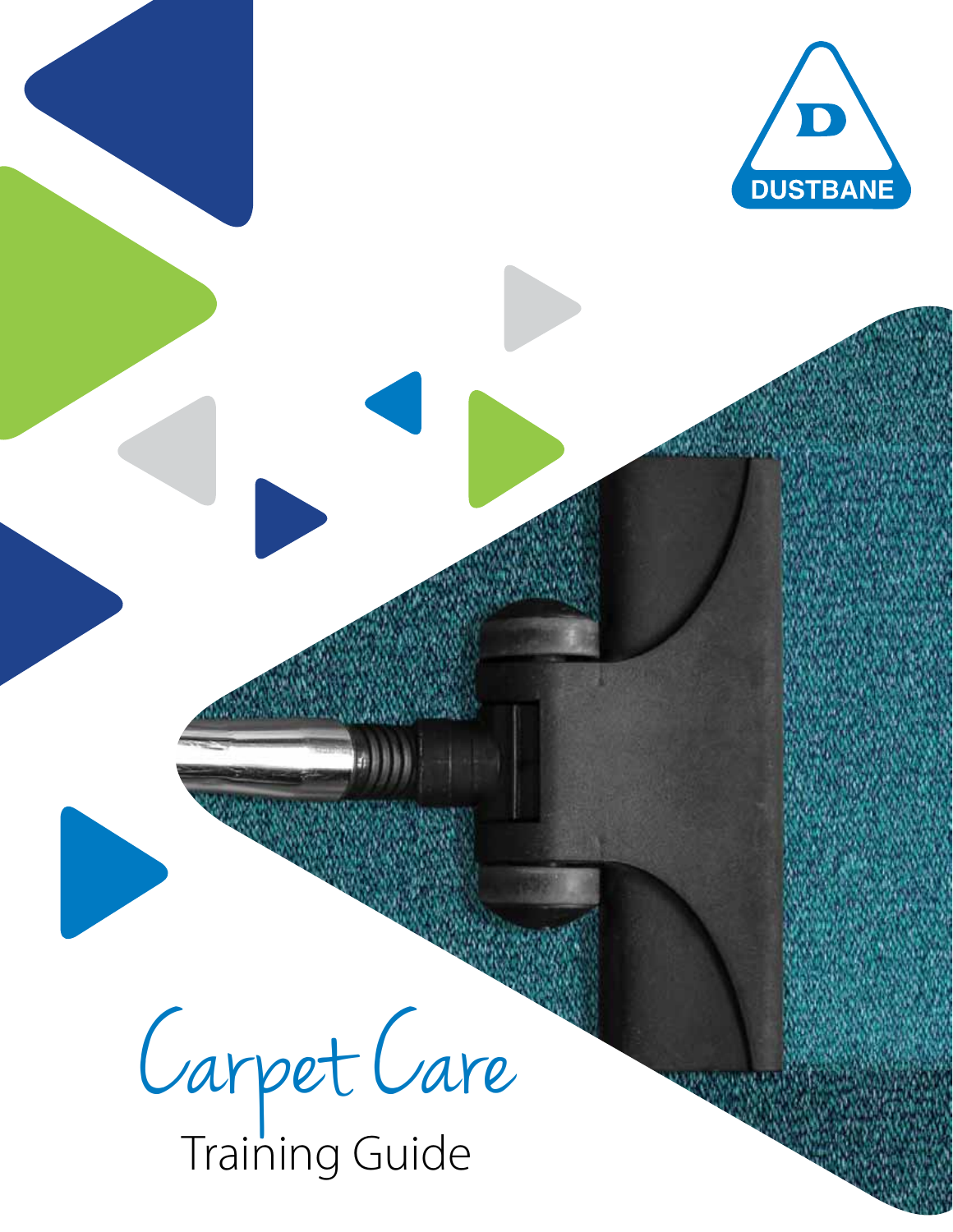

### Carpet Care **Maintenance Considerations**

Dustbane recommends that all carpeted areas have a Customized Maintenance Program in place. Although each building may have particular needs, all will benefit from a program that enhances appearance, improves hygiene and prolongs the life of the carpets. The following variables need to be considered when developing such a program:

# **CUT**<br>**WWW**I LOOP<br>**COOOO**

### **Construction** of the Carpet

Loop pile carpets can withstand more aggressive cleaning; cut pile carpets hold less moisture and therefore dry more quickly; jute backing is subject to staining and causing brown out; and polyester backing is stain and mildew resistant.

### Colour of the Carpet

Light coloured carpets require more deep cleaning; dark coloured carpets require more vacuuming.

### Traffic Patterns

- • Light
- • Medium
- • Heavy
- Coffee stations
- • Washrooms
- • Entrances

### Desired Level of Appearance and Hygiene

Public vs. private space

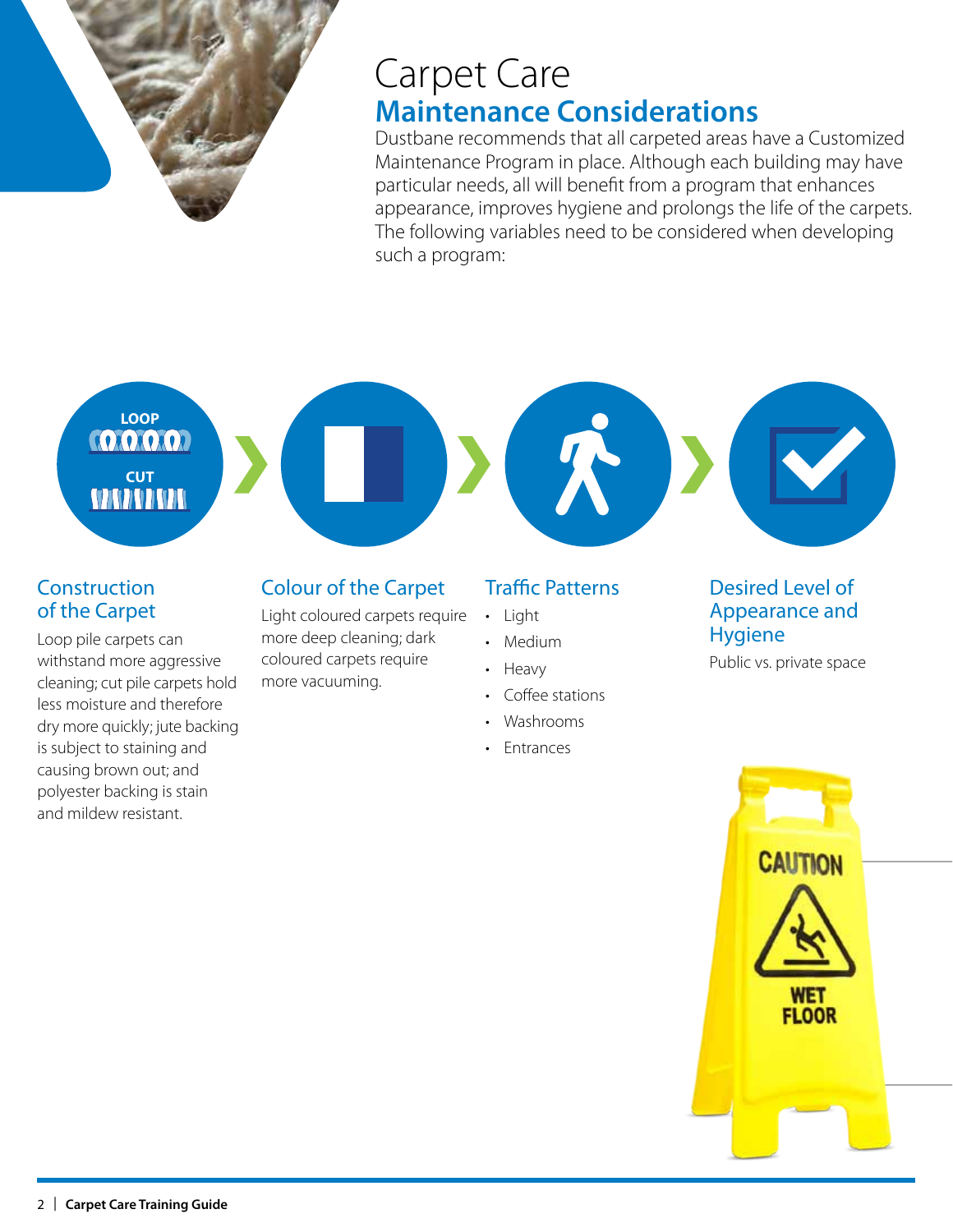### Carpet Care **Learn how to keep your carpet looking great over time**

Carpet serves as a "sink" or collection point for everything that is tracked in or settles out of the air and can be tricky to clean. Carpet and hard floors require the same basic level of care and the same basic steps. Spots and spills should be attended to quickly, and regular cleaning should be performed on both. Both require a comprehensive program to ensure the best appearance and hygiene.

# **Carpet Care in 6 Steps**

The following guide will cover each step in detail. The methods and techniques shown will allow you to avoid most common mistakes when cleaning your carpet. Let us show you how to keep your carpet looking clean and great over time!

### All carpet maintenance programs should consist of the following 6 steps:

- **1.** Preventive Maintenance
- **2.** Vacuuming
- **3.** Spot Removal
- **4.** Interim Cleaning
- **5.** Deep Cleaning
- **6.** Carpet Protection





Use and wear protective equipment or clothing required by the employer. The use of protective gloves and safety glasses is highly recommended.



Refer to product label and safety data sheet (SDS) before use. For complete product information, please consult **www.dustbane.ca**.

# Safety First!

Safety is very important during floor maintenance, both for the person doing the cleaning and especially for people walking in the area being cleaning. Slips and falls can happen in a second and can be very dangerous, causing broken bones, head injuries or worse. The proper use of floor signs as well as following correct cleaning procedures can reduce the risks of injury.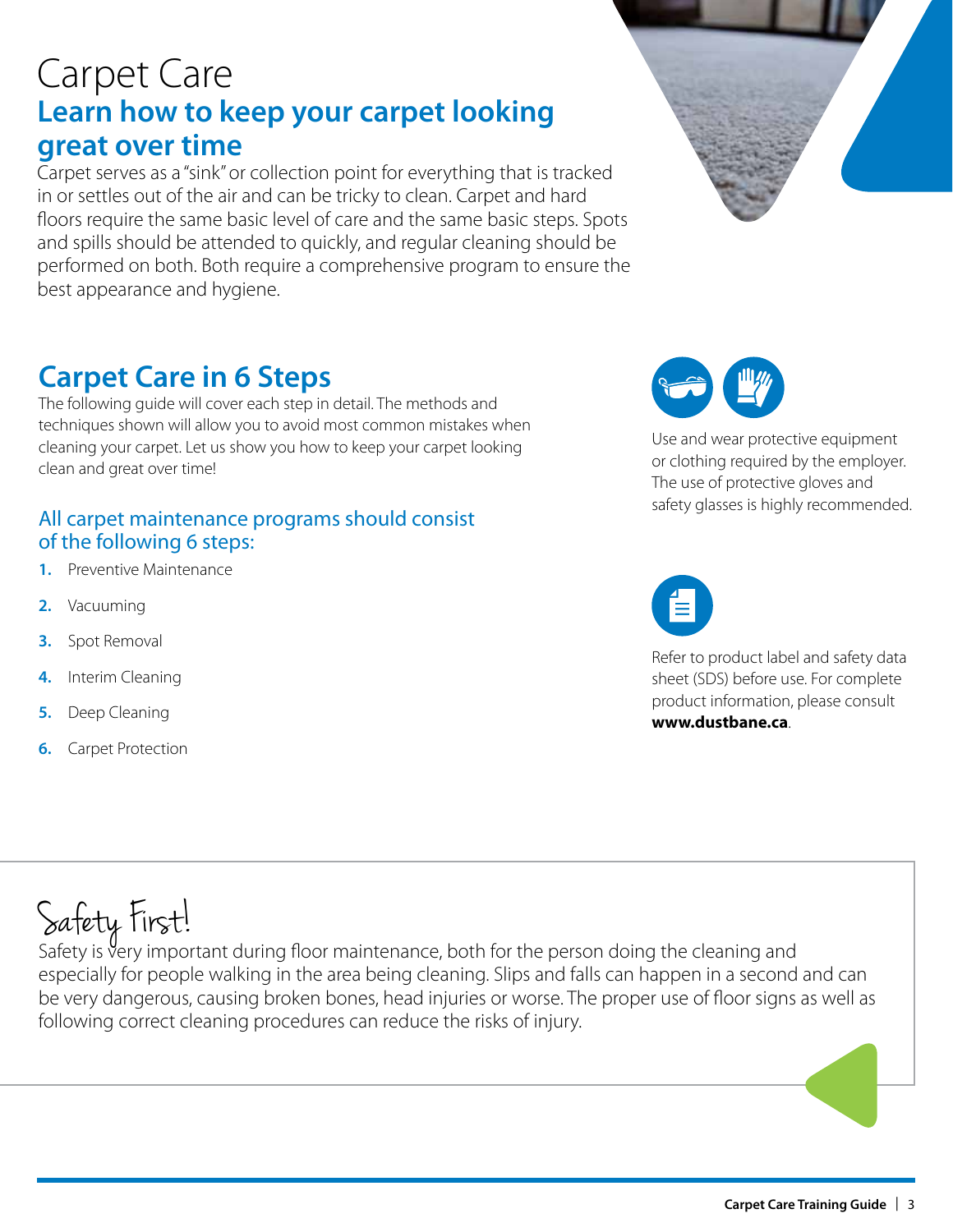



### **Walk-Off Mat System**

70% of all carpet soil is tracked into buildings from the outdoors by way of foot traffic. If soil is trapped at the door before it reaches carpet areas, cleaning time, labour dollars and health risks can be reduced. On average, it takes six to ten steps (12 to 20 feet) on a walk-off mat to effectively clean the soil from a person's shoes.

The walk-off matting must be strategically placed to provide optimal performance. The mats on an entrance's exterior should be used for scraping heavy debris, and interior mats should be used to trap smaller particles of dirt.

Walk-off mats can become soiled and waterlogged during inclement weather. Walk-off mats must be kept clean. Dustbane recommends vacuuming mats at least once to as many as three times per day. During wet or snowy conditions, they should be extracted or changed as conditions dictate. This helps mats remain effective at trapping dirt and keeping it from getting tracked onto the carpet, which should make the floor covering last up to three to four times longer. Proper care of walk-off mats will greatly reduce the amount of soil and moisture being tracked into the building by 80%.



# Preventive Tips

- • Try to keep your entrance way, sidewalks and parking free of excessive dirt and substances which can be tracked into the building.
- Use chair pads to prevent caster wheels from damaging the carpet.
- Keep your air filters clean as they capture more dust than you think, which means less dust settling on your floor.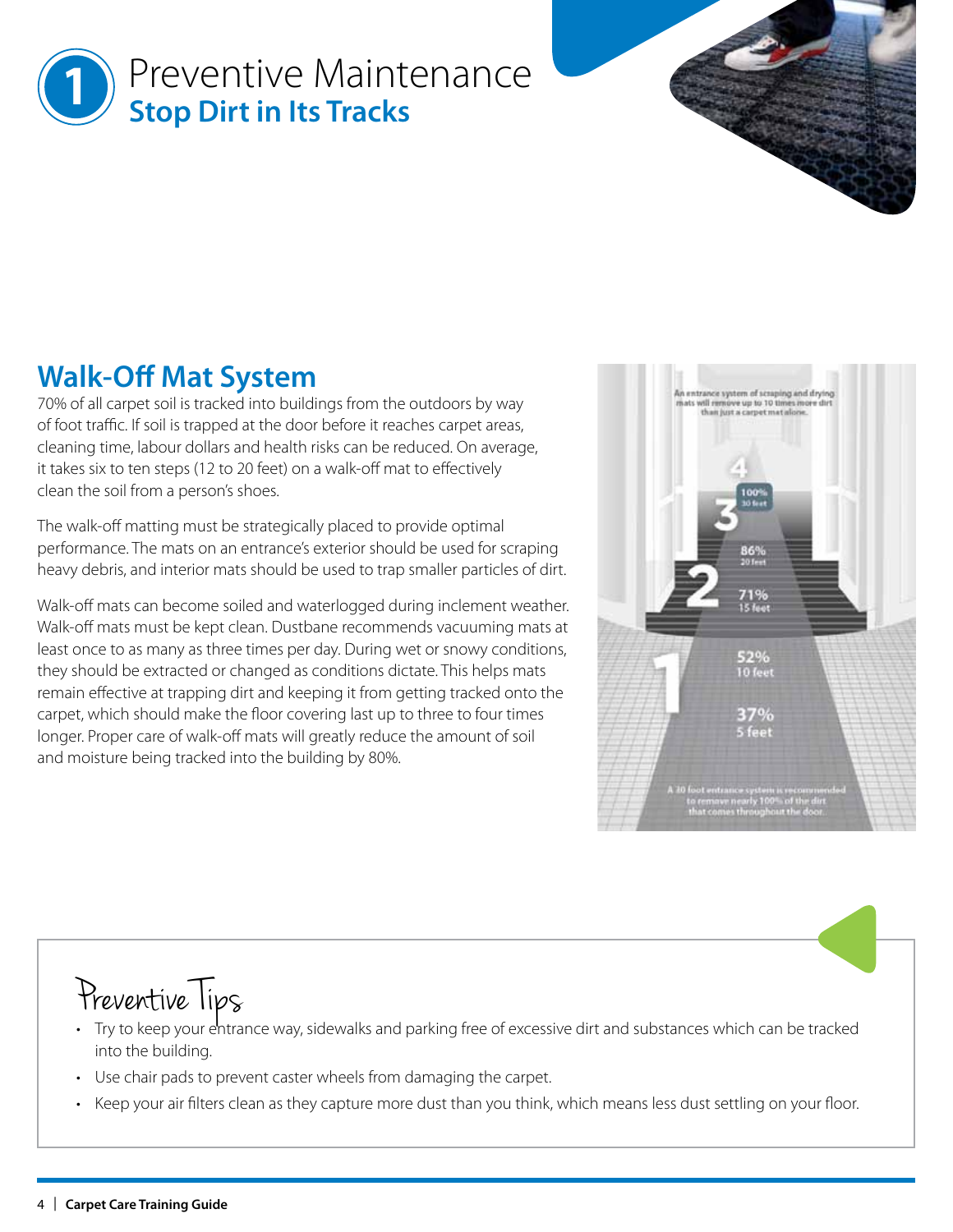### Vacuuming **The Most Important Component 2**

### **Overview**

Vacuuming is perhaps the most under-rated and underperformed task related to proper carpet maintenance. It is important to note that vacuuming can remove up to 90% of soil from a carpet. Unlike hard flooring, carpet is three dimensional and has the depth and ability to hide soiling. Carpet can trap and hold up to 1 lb. of dirt per square foot before it starts looking dirty.

Picking the proper tool for the job is critical. In some cases, you may want to use a power head but usually a carpet tool or universal tool is most effective. Because the process of vacuuming disturbs and lifts dust, bacteria and allergens from the fibers of the carpet, a "HEPA" type filter should be used to trap all of the soil and dust in the vacuum. A carpet must not only look clean but must be hygienically clean.

A carpet maintenance program should include schedules for high traffic and low traffic areas and should have provisions for litter pick up and spot cleaning. A proper vacuuming routine will keep your carpet looking beautiful for years.

### Proper Vacuuming Procedure:

- **1.** Vacuum all entrance mats.
- **2.** Vacuum all hallways, traffic lanes and visible soil.
- **3.** Vacuum under trash can and furniture.
- **4.** Spot vacuum furniture and upholstery.
- **5.** Vacuum edges and corners using a crevice tool.
- **6.** Empty vacuum bag when it is half to two-thirds full, and clean filters regularly.

For optimal results, vacuum with slow deliberate movements to allow time for air to circulate through the fibers which will facilitate the soil extraction. Pay particular attention to heavy traffic areas as they require more back and forth passes to effectively extract all the soil.

Picking the Right Equipment **Mix of bare floors and carpets?**

Pick the Tracker! Its dual motor offers high performance in medium size areas.

#### **Large or wet debris?**

The Targa Series is what you need! Comes in a variety of sizes to tackle any task.

### **Narrow areas and lots of stairs?**

Check out the Fast Track Back Vac! Lightweight and ergonomic to make the job easier to complete.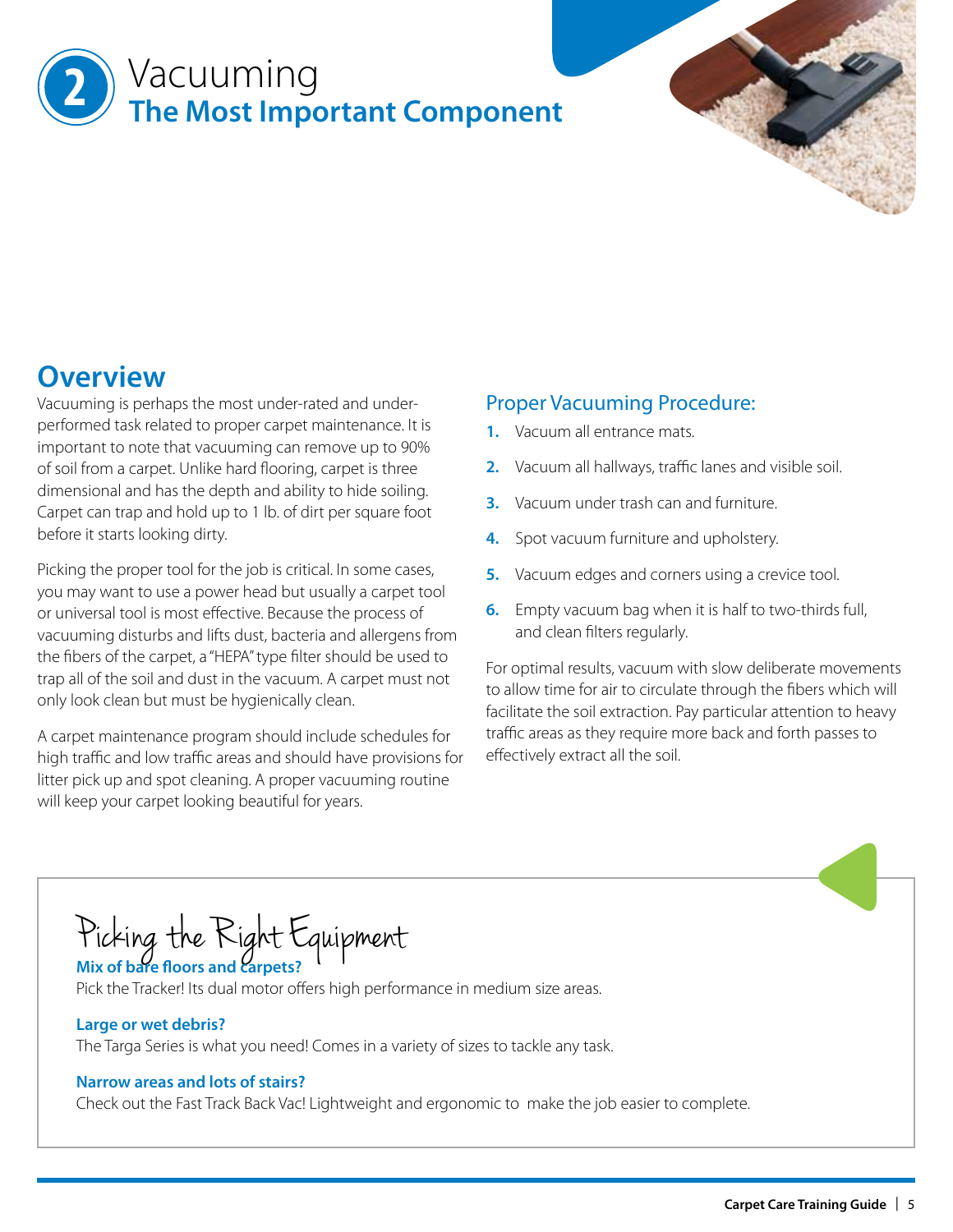



Vacuuming frequency depends highly on the traffic level of the area. Walking on soiled carpet allows the soil particles to work their way below the surface of the pile where they are far more difficult to remove and can damage the carpet fibers. Typical vacuuming frequencies are as follows:

| <b>AREA TYPE</b>                  | <b>TRAFFIC</b><br><b>CONDITIONS</b> | <b>VACUUMING</b><br><b>FREQUENCY</b> |
|-----------------------------------|-------------------------------------|--------------------------------------|
| <b>Entrance Matting</b>           | Heavy                               | Daily                                |
| Ground Floor Lobby                | Heavy                               | Daily                                |
| <b>Lunch Rooms and Food Areas</b> | Heavy                               | Daily                                |
| Library                           | Medium                              | 3x per Week                          |
| Above Ground Lobby                | Medium                              | 3x per Week                          |
| Office Areas                      | Medium                              | 3x per Week                          |
| Classrooms/Reception Area         | Medium                              | 3x per Week                          |
| Corridors                         | Medium                              | 3x per Week                          |
| Nurse Station                     | Medium                              | 3x per Week                          |
| Patient Rooms                     | Medium                              | 3x per Week                          |
| <b>Executive Offices</b>          | Light                               | Weekly                               |
| <b>Boardrooms</b>                 | Light                               | Weekly                               |
| Training Rooms                    | Light                               | Weekly                               |

### **Heavy Traffic**

Heavy traffic areas require daily vacuuming. These areas include entrances, exits, lobbies, food service areas, main corridors, elevators, funnel and pivot points. The vacuum should make a minimum of five passes in all high traffic areas.

### **Medium Traffic**

Medium traffic areas require attention and vacuuming at least 3 times a week. These areas include all secondary corridors, conference rooms, and private offices. They require a minimum of fives passes with the vacuum.

### **C** Light Traffic

As the traffic is minimal in these areas and contains less soil, they require less maintenance. These include minimal use corridors, rarely used boardrooms and training rooms. Three passes with the vacuum in these areas should be sufficient.



- $\cdot$  If your vacuum is losing suction, the first place to look is the vacuum cleaner bag. When a bag is full or if it has become ripped or torn, it will not pick up debris. Change the bag if necessary.
- Check if the filter is dirty. If the filter is washable, rinse it and let it dry before putting it back in the vacuum. Replace the filter if the filter is not washable.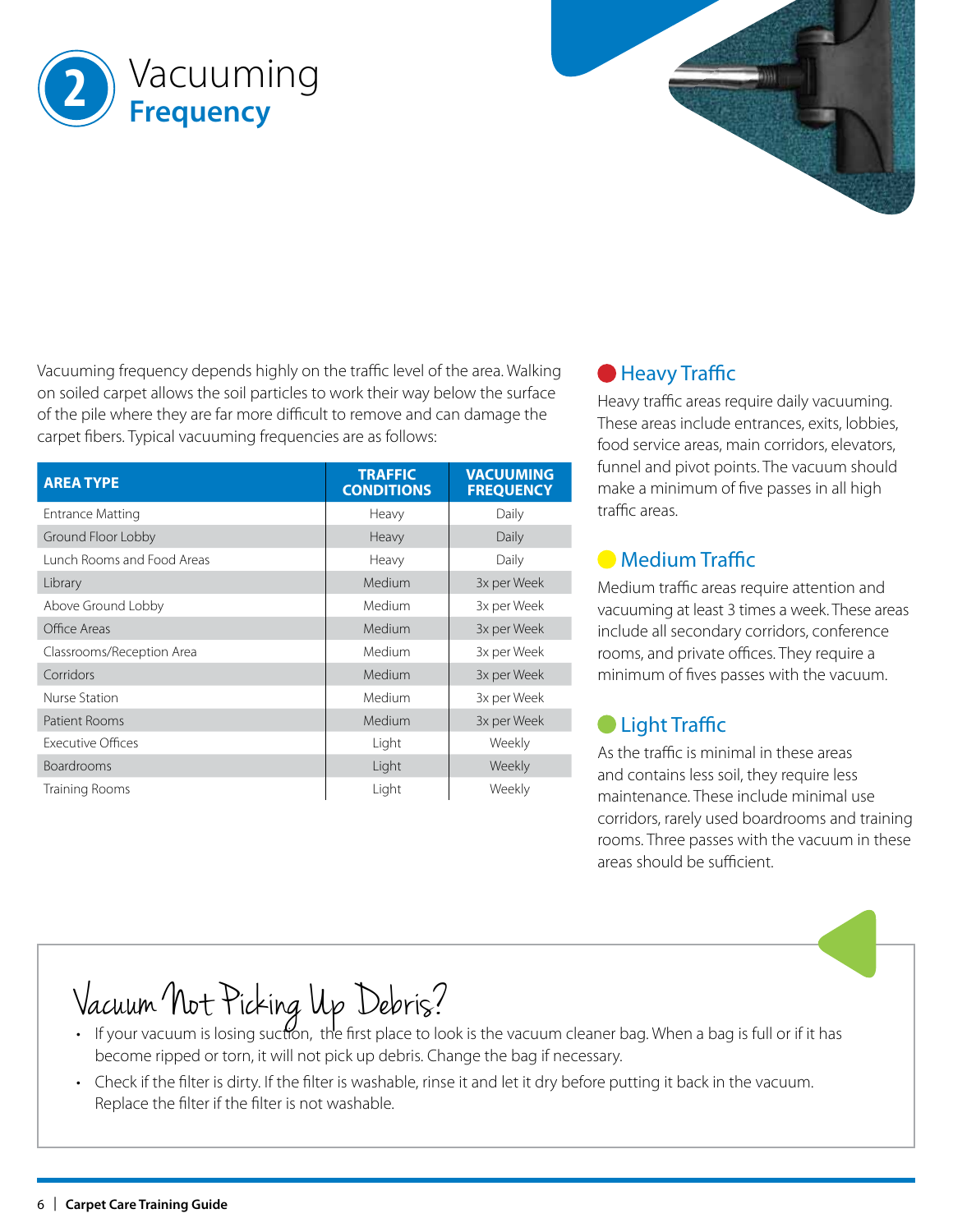Vacuuming **Step By Step Instructions** The vacuuming instructions below to will help you effectively clean

in an efficient matter without damaging your carpet. Always read the instructions listed on the equipment before attempting to clean.

### Vacuum Entry Mats

**2**



Vacuum entry mats. Remove entry mats.





Vacuum floors. Replace entry mats.



### Procedure for Vacuuming



Vacuum hallways, traffic Vacuum under trash lanes and visible soil.



cans and furniture.



Spot vacuum furniture and upholstery.



Vacuum edges and corners.



Replace vacuum bag and clean filter.





The equipment that has this seal of approval has been tested in an independent, certified laboratory and meets the minimum standards for cleaning efficiency. The Carpet and Rug Institute (CRI) Seal of Approval helps consumers make better purchasing decisions by ensuring that the products they choose will work. So carpets get cleaner and last longer.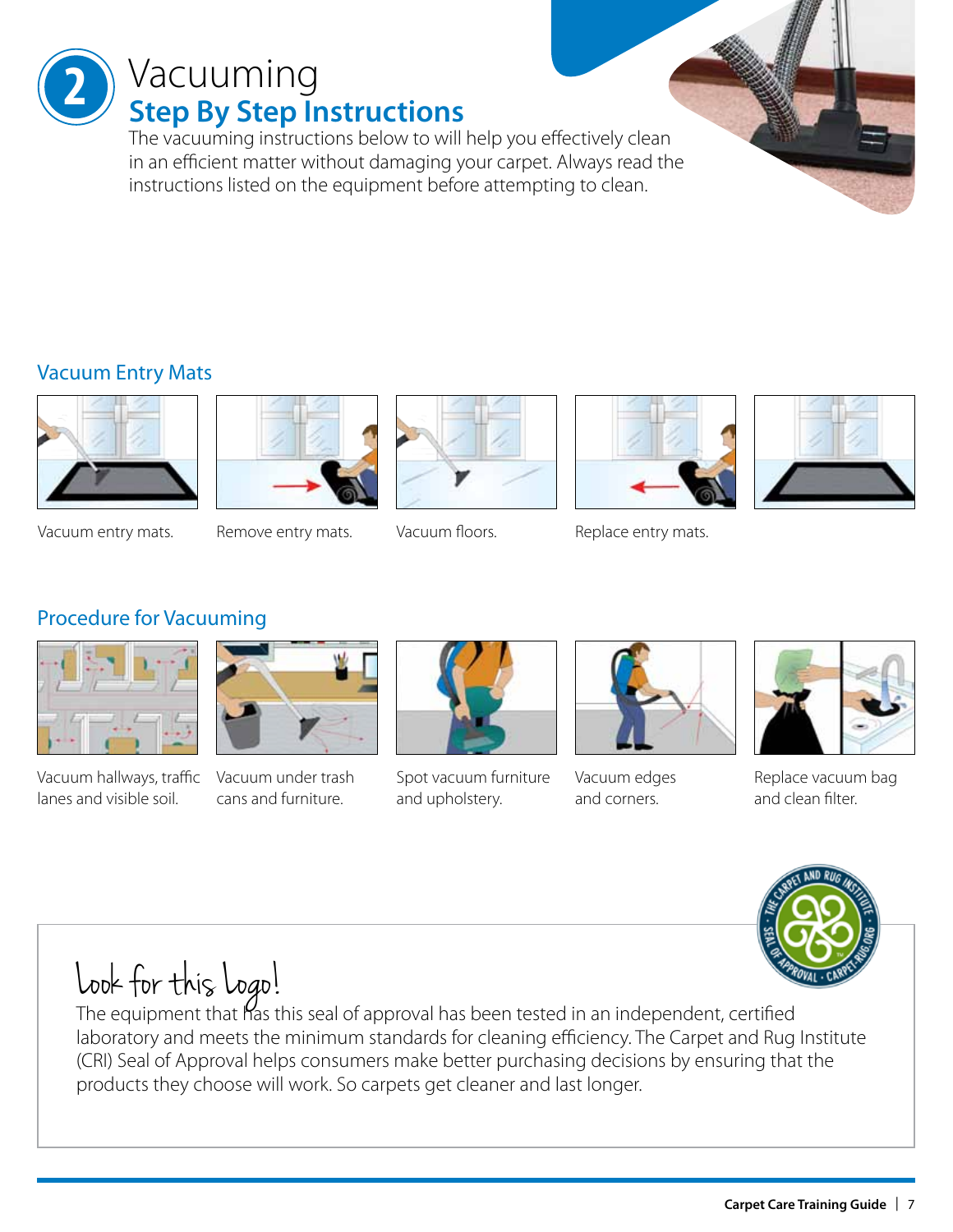

# Spot Removal **An Essential Part of the Program**

There is no such thing as a stain-proof carpet. Carpets treated with stain protection are designed to slow down the absorption of liquids into the carpet fibers, making it easier to clean and allowing more time to attend to it. The longer you wait to remove a spot, the harder it will be to remove it.

## **Stain Removal Guidelines**

- When you are not able to identify the source of a stain, always use a solvent based spotting chemical first. This will prevent the stain from being set into the fibers of the carpet.
- Always check for colourfast by picking an inconspicuous area and applying the chemical you are about to use and apply pressure to a clean white cloth. If any colour transfers from the carpet to the cloth, then do not attempt to use that chemical to remove the stain.
- When working on a stain, always work from the outside of the stain and move towards the center.
- Never scrub the carpet as you risk ruining the carpet fibers or letting the spill soak through the carpet pad.

### Fresh Spot

To ensure optimal results, treat the spill immediately. Don't delay cleaning spots – the best time to treat them is as soon as you see them. To remove a fresh stain, simply blot the spot working from the outside in using a dampened plain white towel, rinse thoroughly with clean water and blot again.

### Dried Spot

A spill that has dried means that the liquid had time to soak into the carpet fibers and be absorbed into the carpet padding. If the spot has dried, blot it using a plain white towel dampened with a spotter such as **Eco-Expert**. This will help to get as much of the water-based spots out of the carpet. A more thorough cleanup can then be done at a later time using a carpet extractor.

# Did You Know?

- • A stain is a spot that was not removed in time.
- If you use too much chemicals, it can lead to carpet damage and a buildup of dirt-attracting residue. Also, if you don't rinse, the spot will come back.
- • If you use a colored cloth, the color will transfer to the carpet.
- If you use the wrong chemical, you could permanently damage the fibers and even cause discoloration.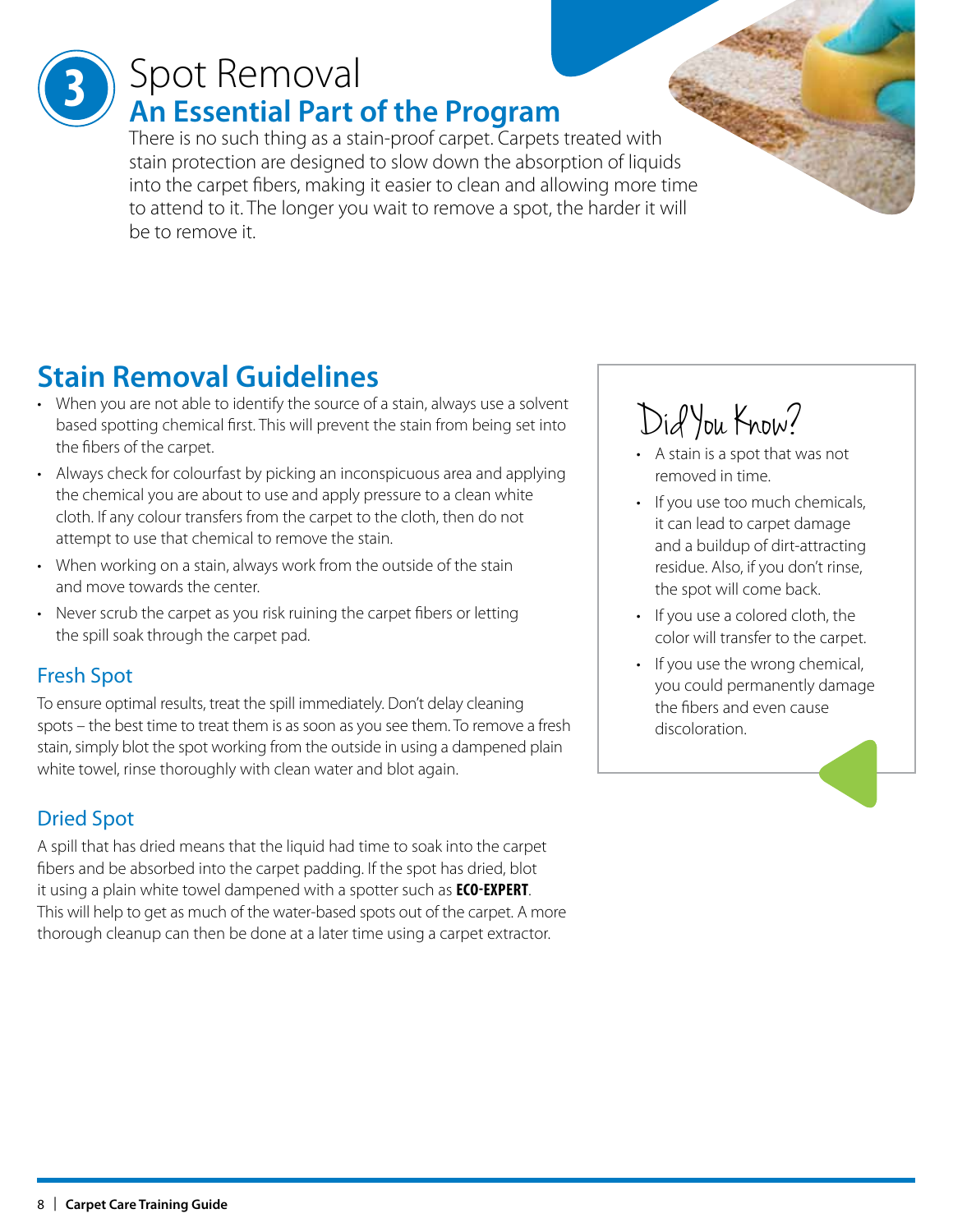



### Category A Spots: Water-Based Spots

#### **Procedure:**

- **1.** Blot with a clean white towel to remove excess liquid. Rinse towel thoroughly with clean water. Using a trigger sprayer, apply diluted spotter to spot. Gently agitate towards the center and allow dwell time. Blot up spot to remove liquid. Do not rub! Rinse with clear water to remove any residues and blot excess moisture.
- **2.** Repeat if needed.

Recommended Product: **Eco-Expert**

### Category B Spots: Oil-Based Spots

#### **Procedure:**

- **1.** Follow procedure for Category A Spots.
- **2.** Apply solvent cleaner sparingly to a clean white towel and apply to spot. Gently agitate. Blot to remove excess liquid then rinse thoroughly with clean water. Blot dry.

Recommended Product: **Orang-A-Tang**

### Category C Spots: Coffee and Tea Based Spots

#### **Procedure:**

**1.** Blot to remove excess liquid. Rinse towel thoroughly with clean water. Using a trigger sprayer, apply diluted spotter to spot. Gently agitate towards the center and allow dwell time. Blot up spot to remove liquid. Do not rub! Rinse with clear water to remove any residues and blot excess moisture.

Recommended Product: **Oxy D.S.T.**

### Category D Spots: Biological Spots

#### **Procedure:**

- **1.** Before proceeding, remove any solids from carpet.
- **2.** Blot to remove excess liquid. Rinse towel thoroughly with clean water. Using a trigger sprayer, apply diluted spotter to spot. Gently agitate towards the center and allow dwell time. Blot up spot to remove liquid. Do not rub! Rinse with clear water to remove any residues and blot excess moisture.

Recommended Product: **Bio-Bac II**

| <b>TYPE OF SPOT</b>                  | <b>CATEGORY</b> |
|--------------------------------------|-----------------|
| Alcoholic Beverage                   | Α               |
| Beer                                 | A               |
| Bleach                               | A               |
| Blood                                | D               |
| <b>Butter</b>                        | Β               |
| Calcium Chloride (Ice Melt)          | $\overline{A}$  |
| Candle Wax                           | B               |
| Candy                                | A               |
| Carbon                               | B               |
| Chewing Gum                          | A               |
| Chocolate                            | A               |
| Coffee                               | $\subset$       |
| Cola and Soft Drinks                 | A               |
| Cosmetics                            | B               |
| Egg                                  | A               |
| Fruit Juice                          | A               |
| Glue                                 | Β               |
| Grass                                | A               |
| Gravy and Sauces                     | Β               |
| Ink (Ball Point / Permanent)         | B               |
| Ketchup                              | A               |
| Lipstick                             | B               |
| Mildew / Mold                        | Α               |
| Milk                                 | A               |
| Mustard                              | A               |
| Nail Polish                          | B               |
| Oil, Grease (Including Cooking Oils) | B               |
| Paint (Latex)                        | A               |
| Paint (Oil)                          | Β               |
| Rust                                 | В               |
| Salad Dressing                       | B               |
| Shoe Polish                          | B               |
| Soot                                 | B               |
| Tea                                  | $\subset$       |
| Tomato (Sauce / Paste)               | A               |
| Urine                                | D               |
| Vomit                                | D               |
| Wine                                 | Α               |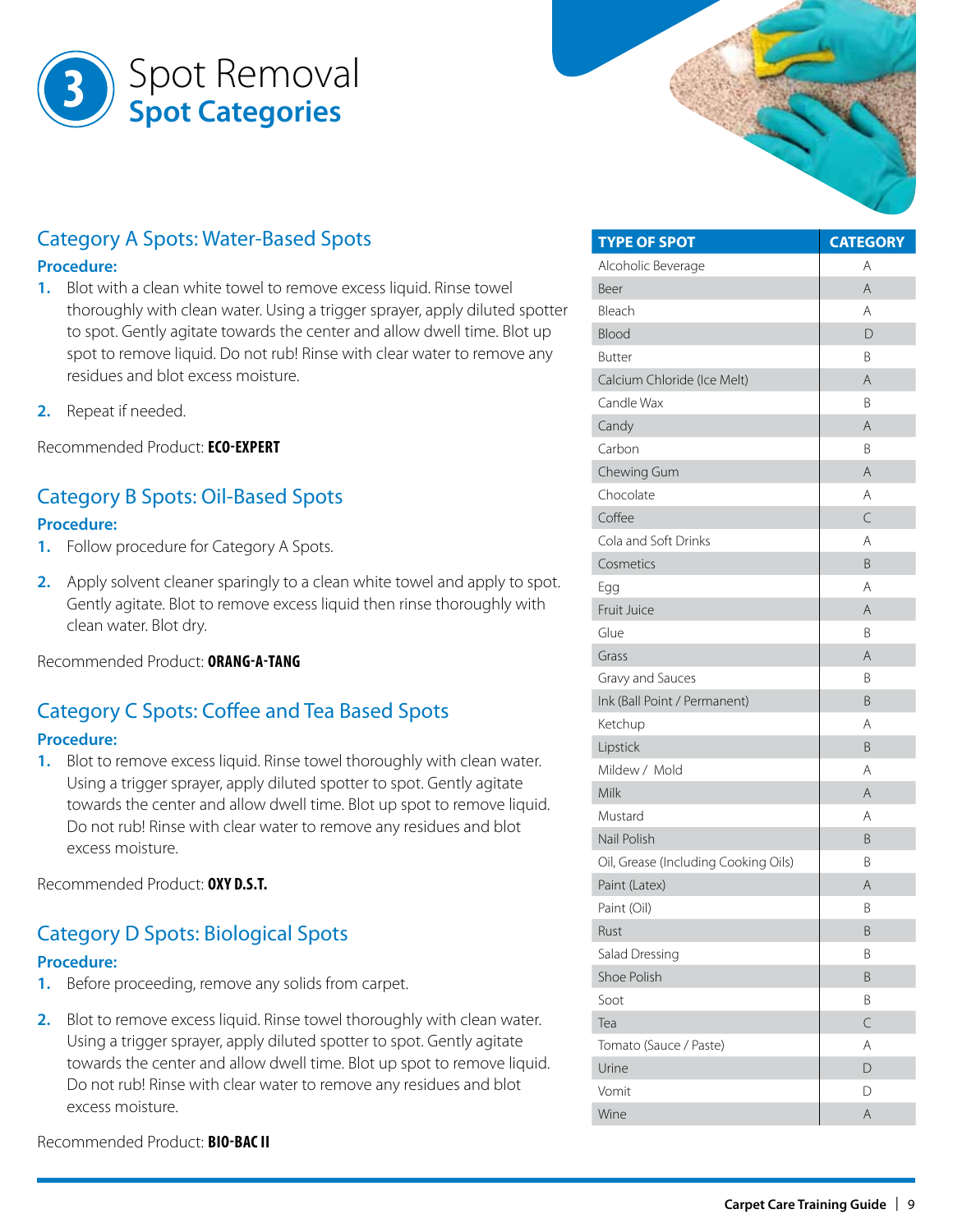### Spot Removal **Step By Step Instructions 3**

The spot removal instructions below will allow you to remove the majority of spots effectively and without damaging your carpet. Always read the spot removal guidelines before attempting to remove a spot. Before you get started, wear protective equipment and place wet floor signs.

### Procedure for Hand Spotting

- **1.** Apply chemical according to spot category.
- **2.** Agitate towards the center. Allow dwell time.
- **3.** Blot up spot using a white towel. Do not rub.
- **4.** Rinse with clean water.
- **5.** Blot up excess moisture using a clean white towel.

### Procedure for Extraction Spotting

- **1.** Apply chemical according to spot category.
- **2.** Agitate towards the center. Allow dwell time.
- **3.** Rinse and extract with clean water.















# Don't Scrub!

Carpet cleaners are getting better and better, but there is still an important detail to follow on their label. Blot, don't scrub. Scrubbing too vigorously can untwist and damage carpet fibers, causing a deterioration of the quality of the carpet itself.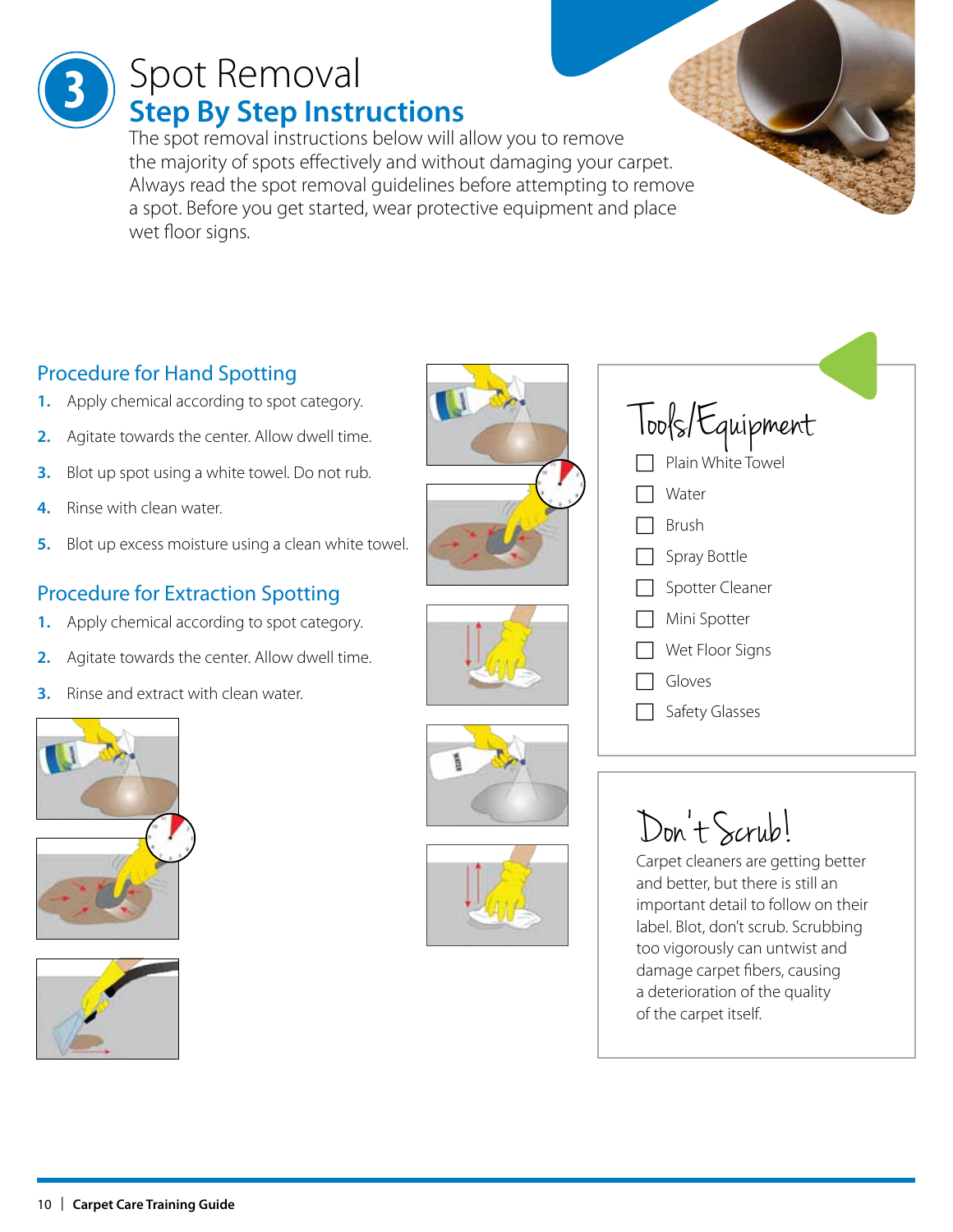

# Interim Cleaning **Maintain Clean Carpets**

Heavy traffic areas such as elevator lobbies and cabs, entrances and corridors may require interim cleaning between extractions. Interim cleaning will not only extend the length of time between deep extractions, but will prolong the life of the carpet by reducing soil levels and reducing the overall number of extractions throughout the life of the carpet.

### **Overview**

Interim cleaning techniques allow for a significant reduction in the amount of water used in the cleaning process thereby reducing drying time.

The most common method of interim cleaning used today is rotary bonnet cleaning. Be sure to use a chemical compound that is designed for this task. Dustbane recommends the use of Oxy D.S.T. or Eco-Expert as your environmentally friendly alternative. Using the wrong type of chemical may lead to excess alkaline residues being left in the carpet fibers. This residue will attract soil and dust and will make it necessary to clean the carpets more frequently.

Bonnet cleaning offers many advantages. It requires less specialized equipment, produces a very clean surface, dries quickly, and is easy to blend into surrounding areas. However, it is important to note that bonnet cleaning cleans only the surface of the carpet and is to be used in conjunction with an extraction schedule.

### **Procedures**

Using a dry bonnet, spray solution on both the carpet surface and the bonnet and scrub. Be sure to use a single disk floor machine that is capable of the torque that is associated with this process and operate machine at 175 rpm, or submerge bonnet into solution and wring out. Lay bonnet on carpet and scrub. This method may remove more soil but will require more drying time.

*NOTE: Be sure to have enough bonnets on hand to change the bonnet as soon as it becomes soiled.*

# Myth:

### You should wait as long as possible before cleaning your carpet

No, dirt is an abrasive like sandpaper. Every time you step on the carpet, you grind dirt into your carpet fibers. This cuts your carpet just as if you had used a knife, causing it to wear out faster. A dirty carpet will not last nearly as long as a clean carpet. And while vacuuming helps by itself, it's simply not enough. The longer you wait to have your carpet cleaned the more damage you do to your carpet and the faster it wears out.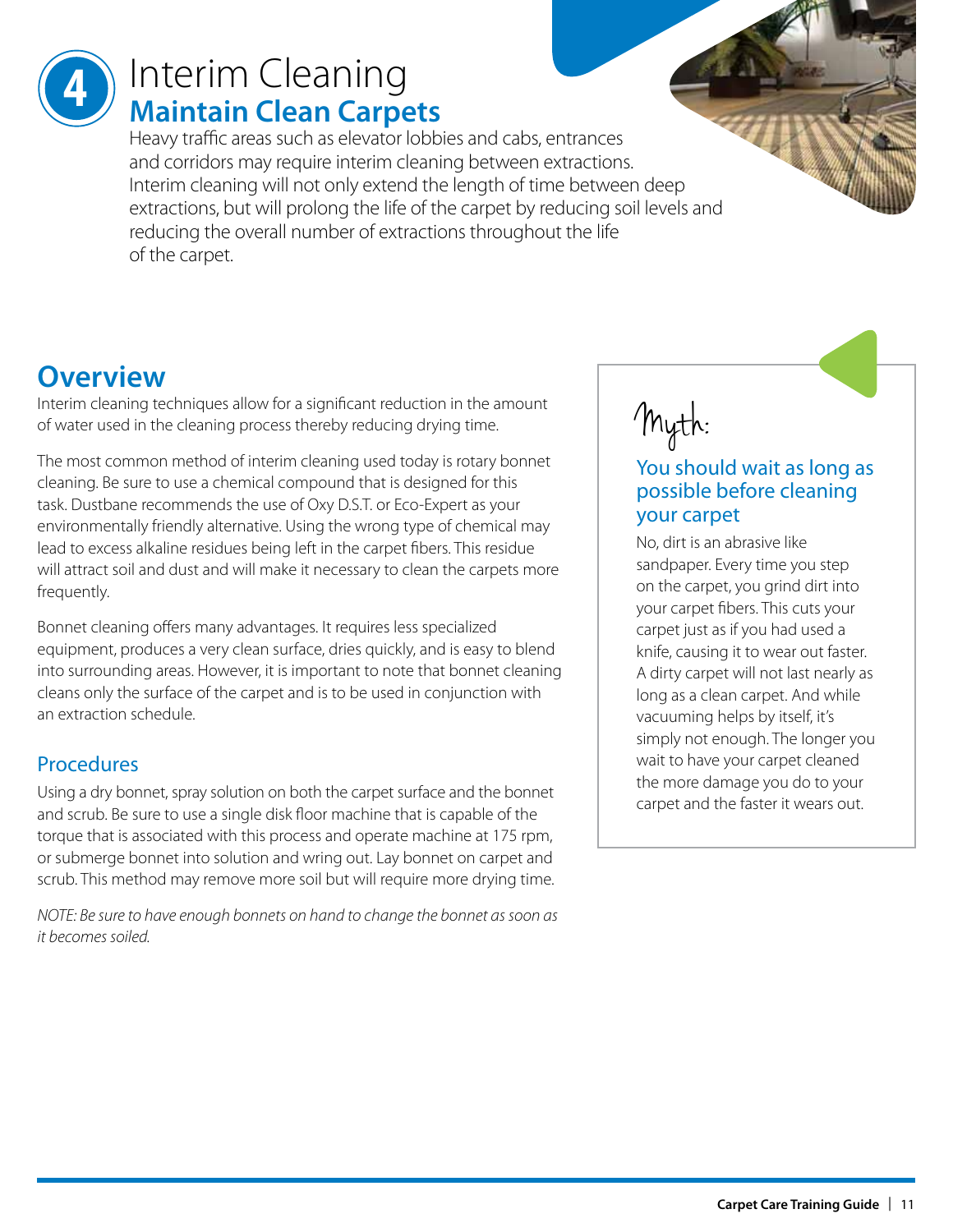# Interim Cleaning

**Frequency**

**4**

Interim cleaning frequency depends highly on the traffic of the area as well as the weather.

| <b>AREA TYPE</b>                  | <b>TRAFFIC</b><br><b>CONDITIONS</b> | <b>INTERING</b><br><b>CLEANING</b><br><b>FREQUENCY</b> |
|-----------------------------------|-------------------------------------|--------------------------------------------------------|
| <b>Entrance Matting</b>           | Heavy                               | 12 Times/Year                                          |
| Ground Floor Lobby                | Heavy                               | 12 Times/Year                                          |
| <b>Lunch Rooms and Food Areas</b> | Heavy                               | 12 Times/Year                                          |
| Library                           | Medium                              | 3 Times/Year                                           |
| Above Ground Lobby                | Medium                              | 3 Times/Year                                           |
| Office Areas                      | Medium                              | 3 Times/Year                                           |
| Classrooms/Reception Area         | Medium                              | 3 Times/Year                                           |
| Corridors                         | Medium                              | 3 Times/Year                                           |
| Nurse Station                     | Medium                              | 3 Times/Year                                           |
| Patient Rooms                     | Medium                              | 3 Times/Year                                           |
| <b>Executive Offices</b>          | Light                               | 1 Time/Year                                            |
| <b>Boardrooms</b>                 | Light                               | 1 Time/Year                                            |
| Training Rooms                    | Light                               | 1 Time/Year                                            |

### **Heavy Traffic**

Heavy traffic areas require a more frequent interim cleaning. These areas include all entrances, exits, lobbies, food service areas, main corridors, elevators, funnel and pivot points.

### **Medium Traffic**

Medium traffic areas require attention and interim cleaning at least 3 times a year. These areas include all secondary corridors, conference rooms, and private offices.

### **C** Light Traffic

As the traffic is minimal in these areas and contains less soil, they require less maintenance. These include minimal use corridors, rarely used boardrooms and training rooms. A single interim cleaning per year should be sufficient for these areas.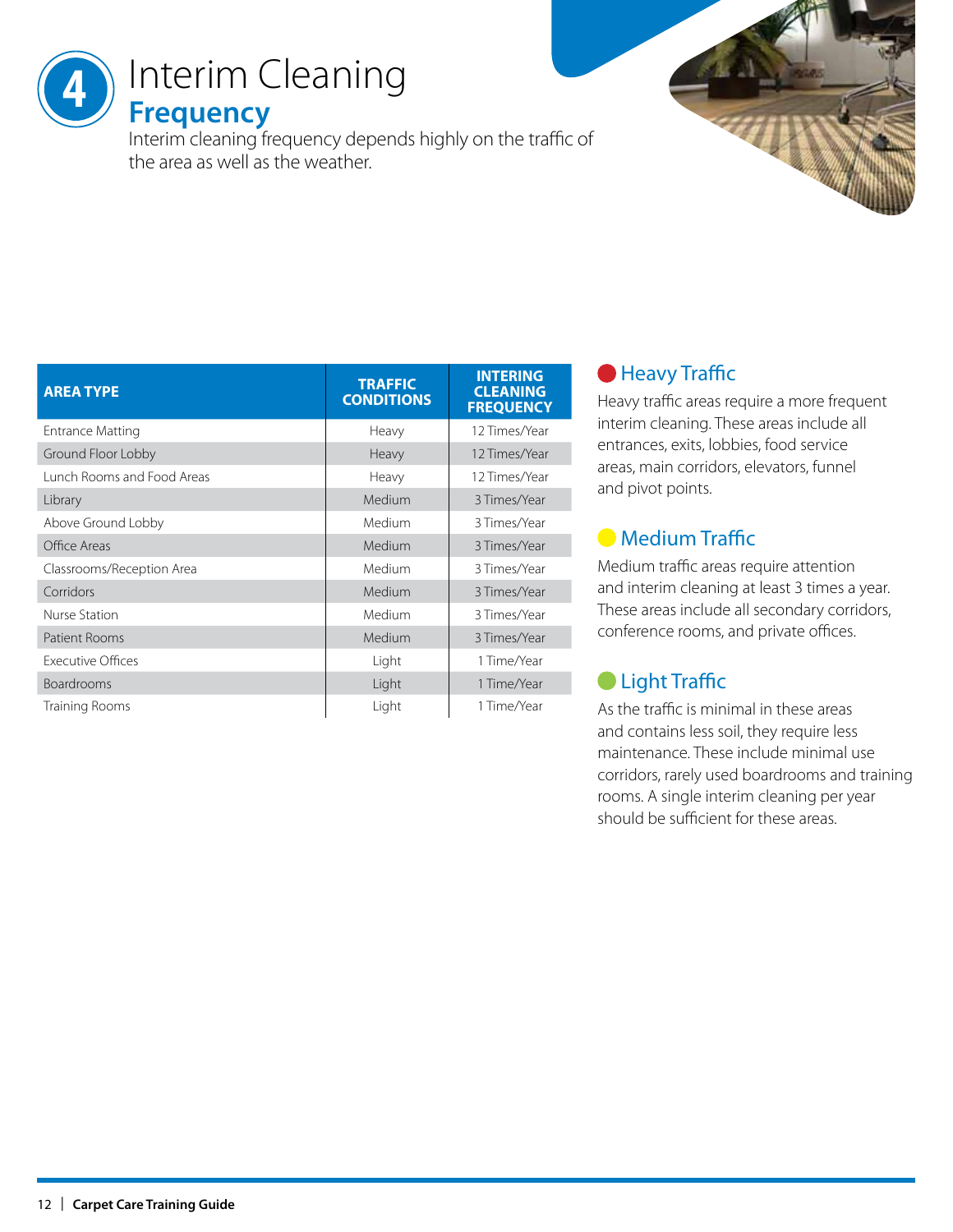

# Interim Cleaning **Step By Step Instructions**

The interim cleaning instructions below using the spin bonnet method will allow you to clean traffic lanes effectively and without damaging your carpet. Always read the instructions listed on the chemical as well as the equipment before attempting to clean. Before you get started, wear protective equipment and place wet floor signs.

### Procedure for Spin Bonnet Cleaning



Vacuum thoroughly and remove all spots.



Spray or soak bonnet in cleaning solution.



Mix cleaning solution. Spray carpet with



Overlap your passes. Flip, change or rinse



cleaning solution.



bonnet as needed.



### **Check your bonnet.**

Bonnets should be rinsed and changed frequently to avoid resoiling carpets. Bonnet cleaning is not only economic but offers several key advantages, including rapid drying and efficient cleaning. It also allows a means of pulling out additional soil left behind after extraction as well as a way to even out a carpet's appearance between high- and low-traffic areas.



Let carpet dry thoroughly before allowing traffic.

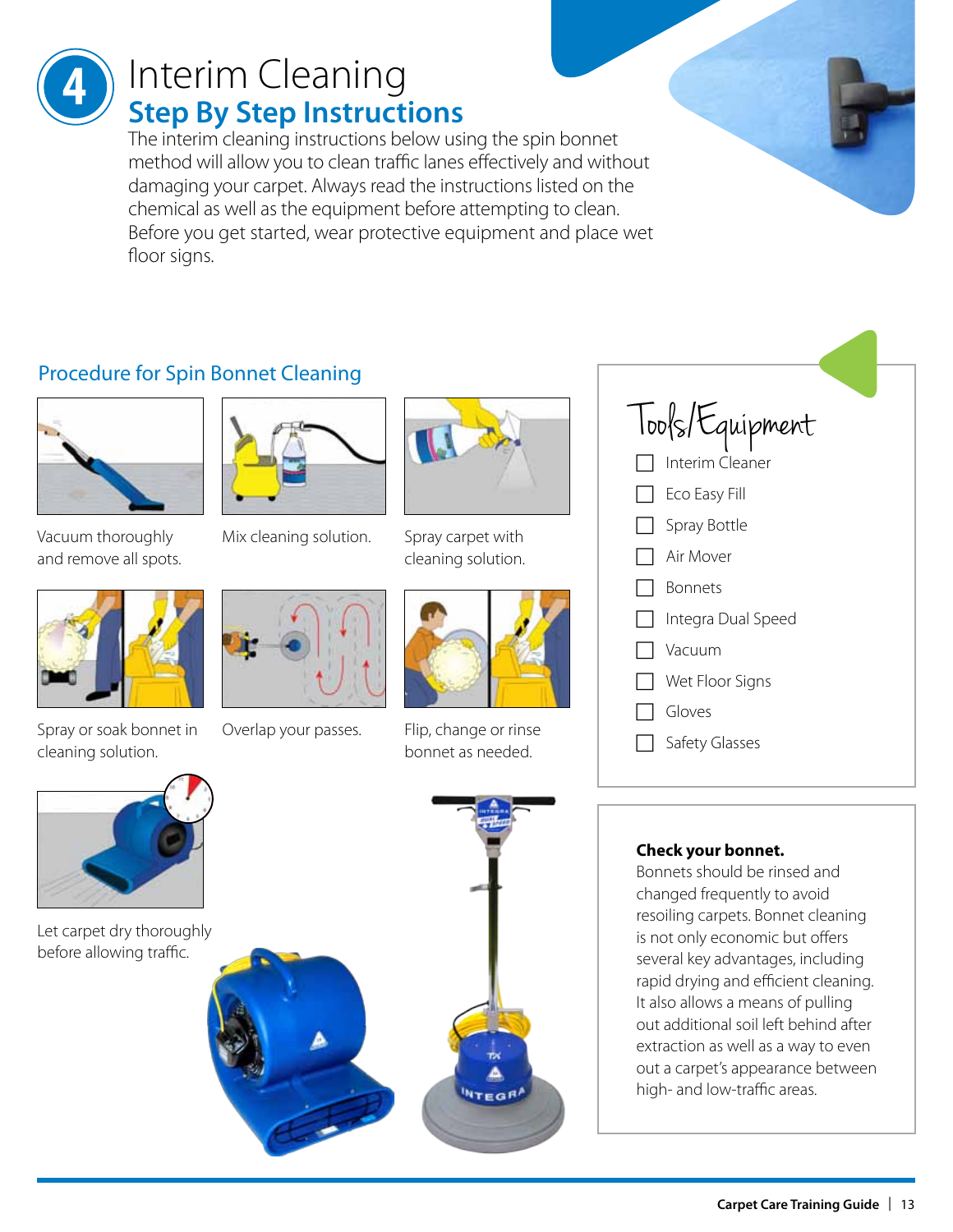# Deep Cleaning **Step By Step Instructions**

Water extraction is the most effective method of deep cleaning carpets. It is done using a cleaning solution which is sprayed onto the carpet at high pressure using a jet spray. Using chemicals that have a relatively neutral pH has proven to be beneficial in protecting the life of carpet fibers, but the chemicals must be allowed proper dwell time.



### Procedure

**5**

- **1.** Vacuum area with appropriate vacuum cleaner to remove as much soil as possible.
- **2.** Place plastic or foil sheets under all wooden or metal furniture legs to stop colour transfer and rust from staining the wet carpet.
- **3.** Pre-spray **Oxy D.S.T.** or **Emerald** on all areas of carpet, applying extra solution to stains and traffic lanes.
- **4.** Fill solution tank of machine with cold water and add appropriate amount of **Oxy D.S.T.** or **Eco-Expert**.
- **5.** If odour in the carpet is a concern, use **Bio-Bac II**, it will clean and leave a fresh fragrance putting, your signature on the job.
- **6.** Always start cleaning at a point where you will not be required to walk over the wet areas once they are cleaned.
- **7.** Be sure to overlap each pass with the machine or wand by 4 or 5 inches. This ensures that no areas of the carpet are missed.
- **8.** Set up a 3 speed carpet dryer in an area where it can move the most amount of air possible over the wet carpet.
- **9.** Be sure to clean machine, tanks and jets when you are finished.
- **10.** Re-vacuum the area after the carpet is dry. (1-4 hours)

Myth:

### Carpet emits harmful chemicals that cause health problems

No, carpet is one of the lowest emitters of VOCs (volatile organic compounds) among household furnishings and building materials.

Most carpets meet the industry's highest VOC standard, the Carpet & Rug Institute's Green Label Plus program.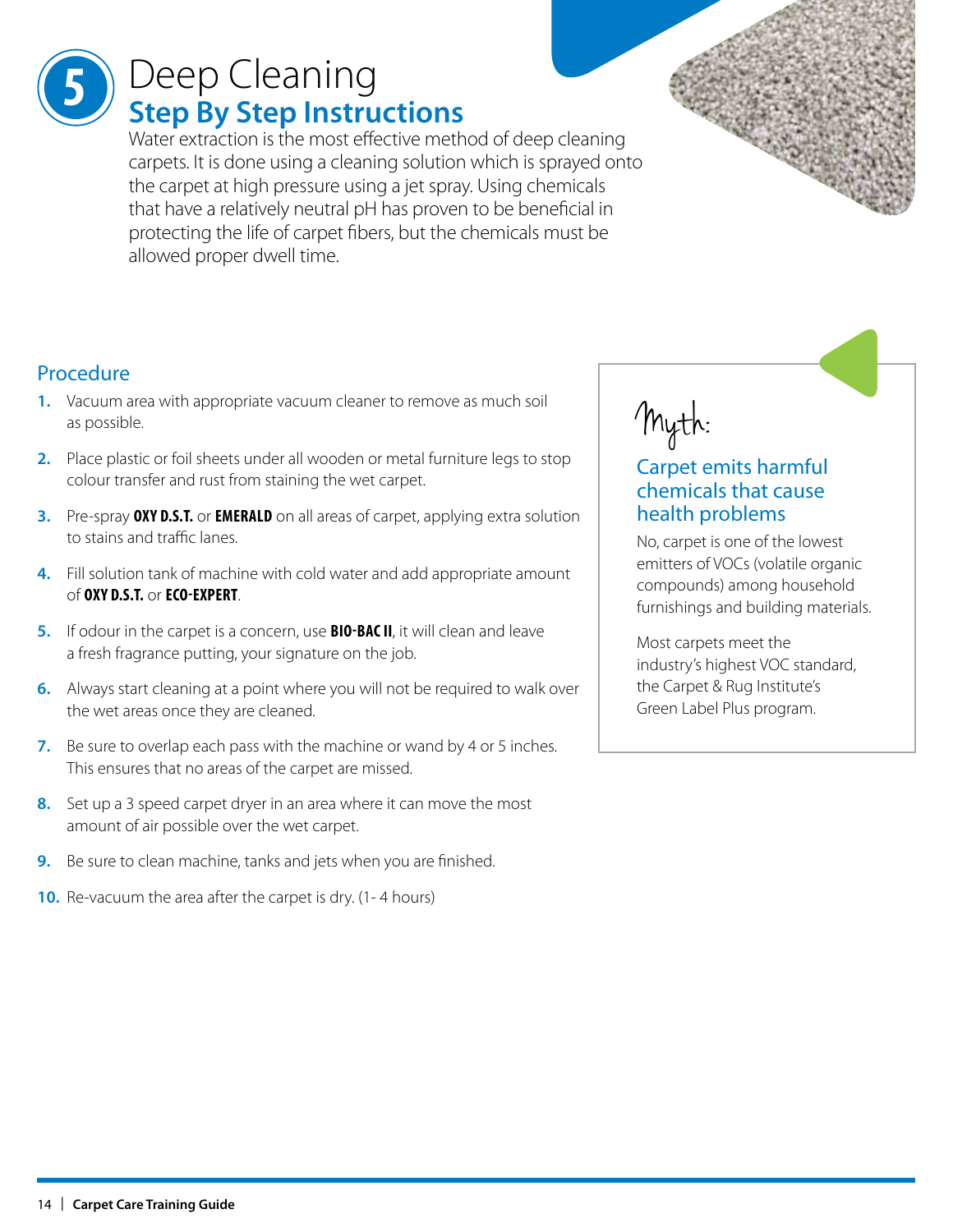Deep Cleaning **Frequency 5**

Deep cleaning frequency depends highly on the traffic of the area as well as the weather.

| <b>AREA TYPE</b>                  | <b>TRAFFIC</b><br><b>CONDITIONS</b> | <b>DEEP CLEANING</b><br><b>FREQUENCY</b> |
|-----------------------------------|-------------------------------------|------------------------------------------|
| <b>Entrance Matting</b>           | Heavy                               | 6 Times/Year                             |
| Ground Floor Lobby                | Heavy                               | 6 Times/Year                             |
| <b>Lunch Rooms and Food Areas</b> | Heavy                               | 6 Times/Year                             |
| Library                           | Medium                              | 3 Times/Year                             |
| Above Ground Lobby                | Medium                              | 3 Times/Year                             |
| Office Areas                      | Medium                              | 3 Times/Year                             |
| Classrooms/Reception Area         | Medium                              | 3 Times/Year                             |
| Corridors                         | Medium                              | 3 Times/Year                             |
| Nurse Station                     | Medium                              | 3 Times/Year                             |
| Patient Rooms                     | Medium                              | 3 Times/Year                             |
| <b>Executive Offices</b>          | Light                               | 1 Time/Year                              |
| <b>Boardrooms</b>                 | Light                               | 1 Time/Year                              |
| Training Rooms                    | Light                               | 1 Time/Year                              |

### **Heavy Traffic**

Heavy traffic areas require a more frequent deep cleaning. These areas include all entrances, exits, lobbies, food service areas, main corridors, elevators, funnel and pivot points.

### **Medium Traffic**

Medium traffic areas require attention and deep cleaning at least 3 times a year. These areas include all secondary corridors, conference rooms, and private offices.

### **C** Light Traffic

As the traffic is minimal in these areas and contains less soil, they require less maintenance. These include minimal use corridors, rarely used boardrooms and training rooms. A single deep cleaning per year should be sufficient for these areas.

# Myth:

### You need to use strong chemicals to get stains out

No. Carpet cleaning is meant to be done without the use of strong chemicals. The problem many face is that their domestic cleaners are not always effective against old stains. They assume that adding a strong stain removing chemical to the water in their cleaner will help them remove the stain. This is not the case and many times it can end up doing more damage than good to your carpet. Try cleaning the stain prior to cleaning the whole carpet.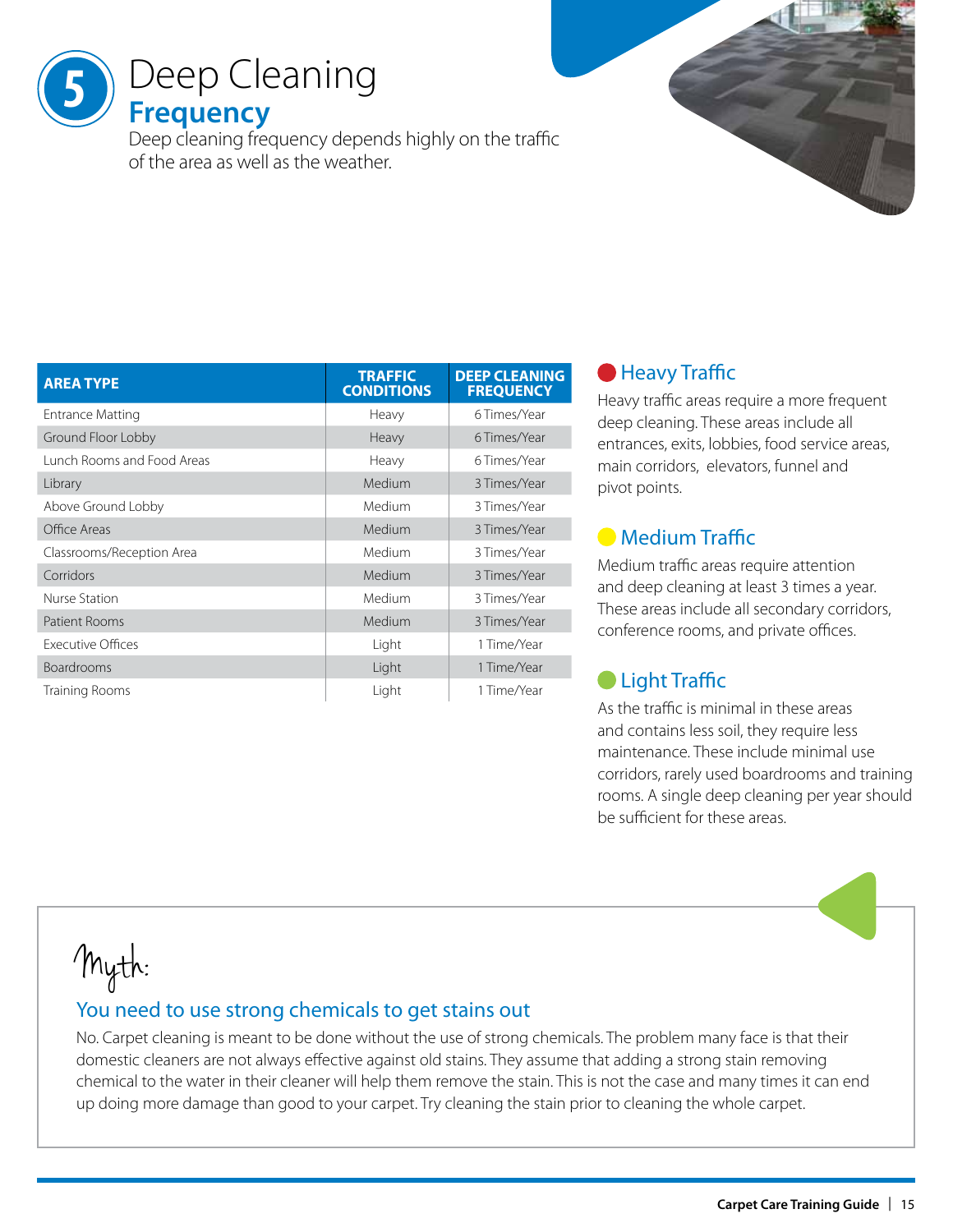### Deep Cleaning **Step By Step Instructions 5**

The deep cleaning instructions below using the water extraction method will allow you to restore your carpet's appearance by extracting the soil that could potentially damage it. Always read the instructions listed on the chemical as well as the equipment before attempting to clean. Before you get started, wear protective equipment and place wet floor signs.

### Procedure for Deep Cleaning



Vacuum thoroughly and remove all spots.

Spray carpet with cleaning solution.



Put plastic or foil sheet under furniture legs.



Use the double pass method and overlap your passes.



Mix cleaning solution.



Let carpet dry thoroughly before allowing traffic.

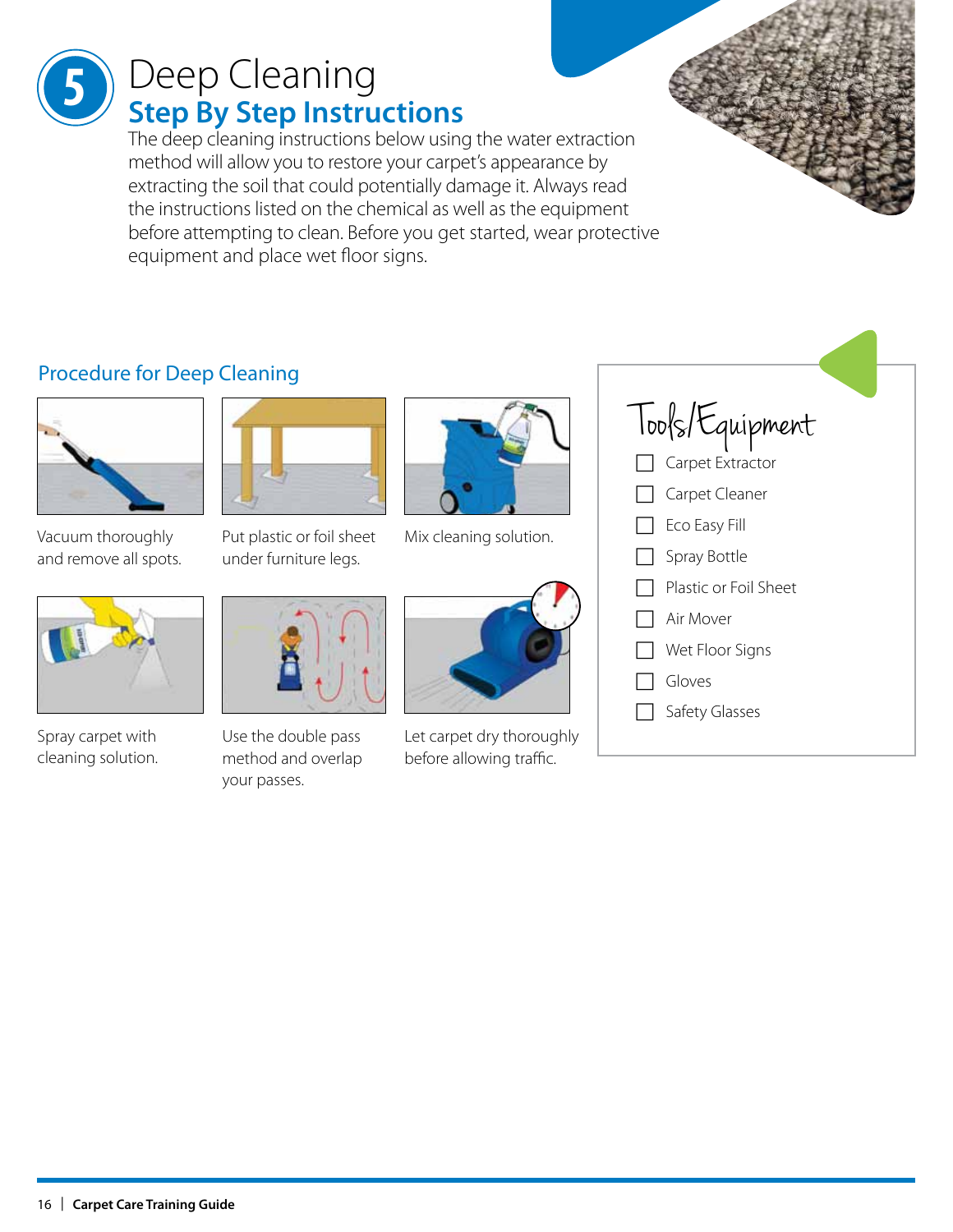

### **Overview**

Apply carpet protection, if desired, to freshly cleaned carpet while carpet is still wet. This application process helps the protector to bind to the fibers of the carpet. Use either a pistol sprayer or a pump sprayer for this application.

The application of this protection will add anti-static properties as well as help protect the carpet from future staining and soiling. Carpet protector will give you longer carpet life and fewer permanent stains.

### Procedure for Carpet Protection

Before you get started, wear protective equipment and place wet floor signs.



Vacuum, spot and clean carpet.



Mix products in a pressure sprayer.



one direction, then again before allowing traffic. in the opposite direction.



Spray the entire carpet in Let carpet dry thoroughly



Dustbane's carpet care chemicals are designed to be safe on all types of carpets. They have been formulated with a pH of 10 or less to protect the fibers, backings and adhesives of today's synthetic and blended carpets. We do recommend that you check for colour fastness by testing an inconspicuous area, before starting the cleaning process.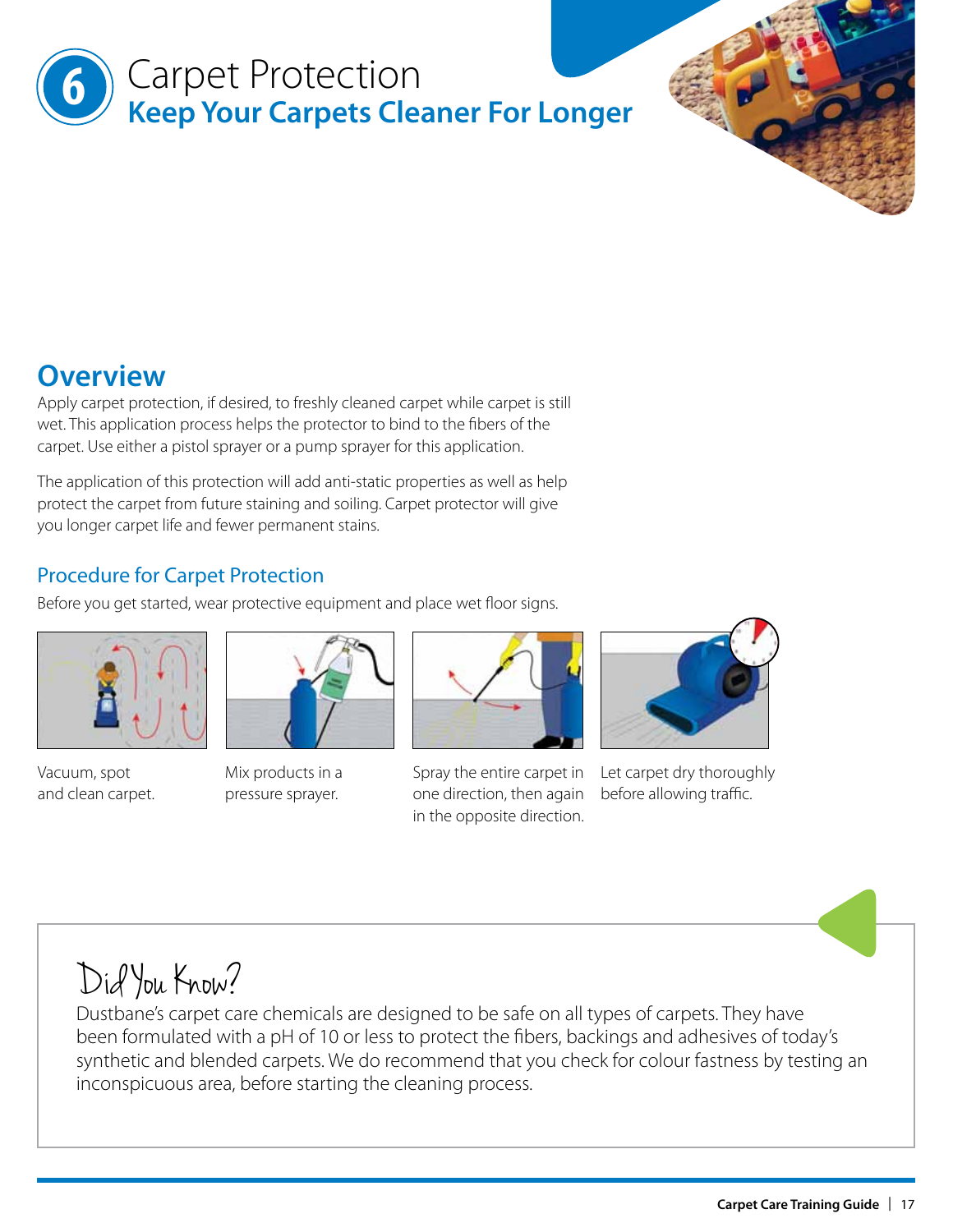# Sick Building Syndrome **The Reality of the Condition**

Carpets and mats play a major role with respect to indoor air quality and have come under increased attack for contributing to Sick Building Syndrome.

### **Overview**

Sick Building Syndrome was at first believed to be nothing more than an excuse for workers to book off work on sick leave, but studies have shown that not only is it a real condition, but its presence is more common today than ever.

Over the past several years, there have been hundreds of law suits filed and won by people who have become ill from the effects of poor indoor air quality. There are several contributing factors to this problem; poor maintenance and cleaning of carpeted areas is considered to be high on the list. Indoor air pollution is considered by experts to be **10% to 20% more toxic** than average outdoor air pollution and most people spend over 80% of their time indoors.

### Think your carpets are clean? Think again!

Although carpets, mats and upholstered furniture may look clean to the naked eye, they are usually home to microscopic levels of soil, food particles, skin and hair, moisture, bacteria and other allergens. When these allergens are disturbed, they can become airborne and end up being inhaled, causing illness in the building occupants, leading to increased absenteeism and lost productivity.



### Go for HEPA filtration!

The use of a "HEPA" media type filter on your vacuum system will greatly reduce the amount of dust, bacteria and other allergens blown back into the air. By trapping all particulate larger than 0.3 microns in the filter and keeping them contained within the vacuum, they can then be safely removed from the building.

# Did You Know?

Employers can now be criminally liable for poor indoor air quality: Bill C-45, an act to amend the Criminal Code, became law on March 31, 2004. Bill-C45 amends the criminal code to clearly define who is responsible for the safety of persons in the workplace and to allow for prosecution under charges of "criminal negligence" when those responsibilities are recklessly or willfully disregarded. This includes poor working conditions due to poor indoor air quality.